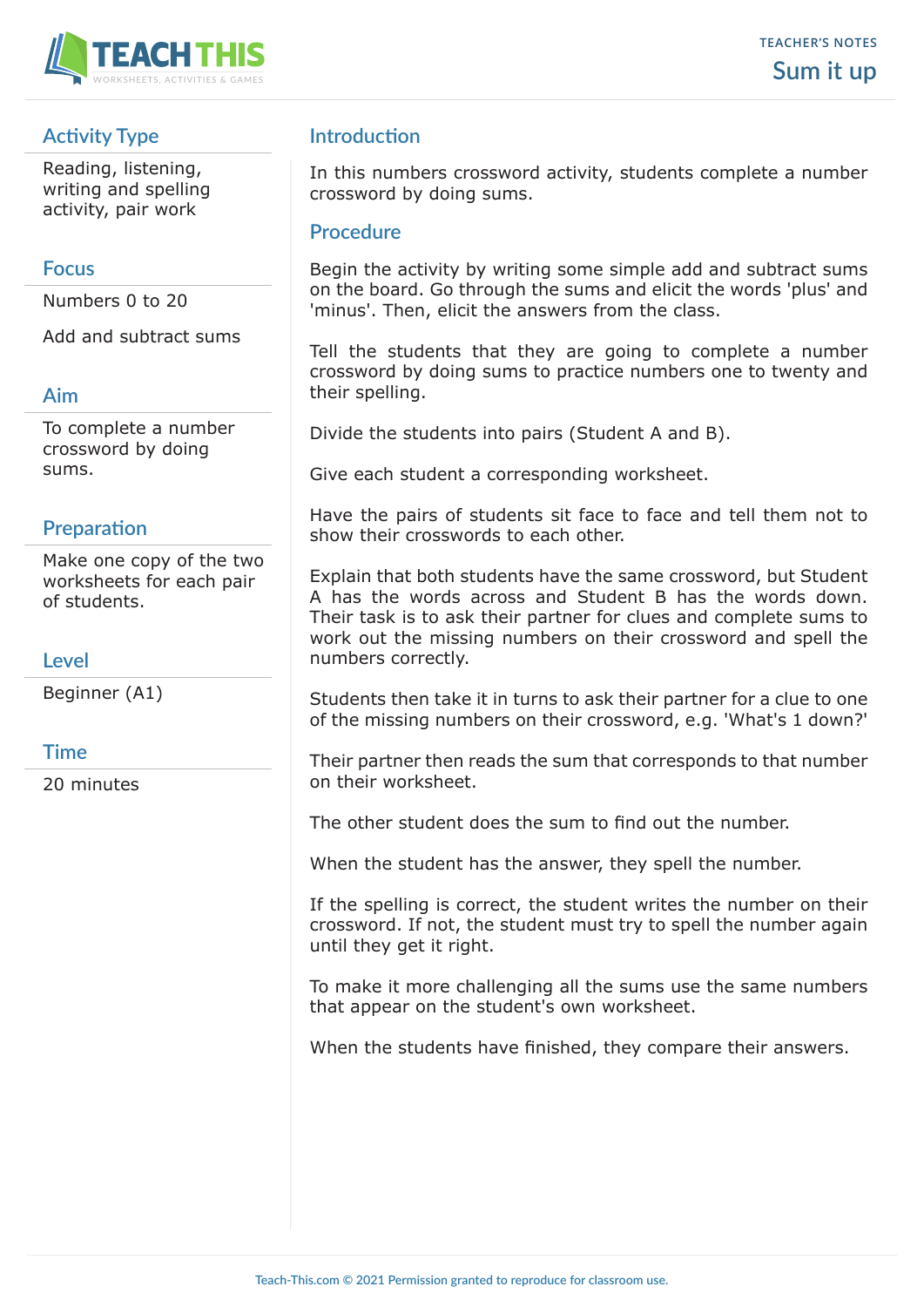

## **Student A**

## **Ask your partner for clues to complete the crossword.**

Example: What's 1 down?



#### **Read these clues (across) to your partner.**

- 2. nine minus six
- 4. nine minus three
- 6. eleven minus nine
- 7. fourteen plus three
- 12. two plus thirteen
- 13. eleven plus three
- 15. fifteen minus two
- 16. three plus six
- 17. two plus nine
- 18. thirteen minus three